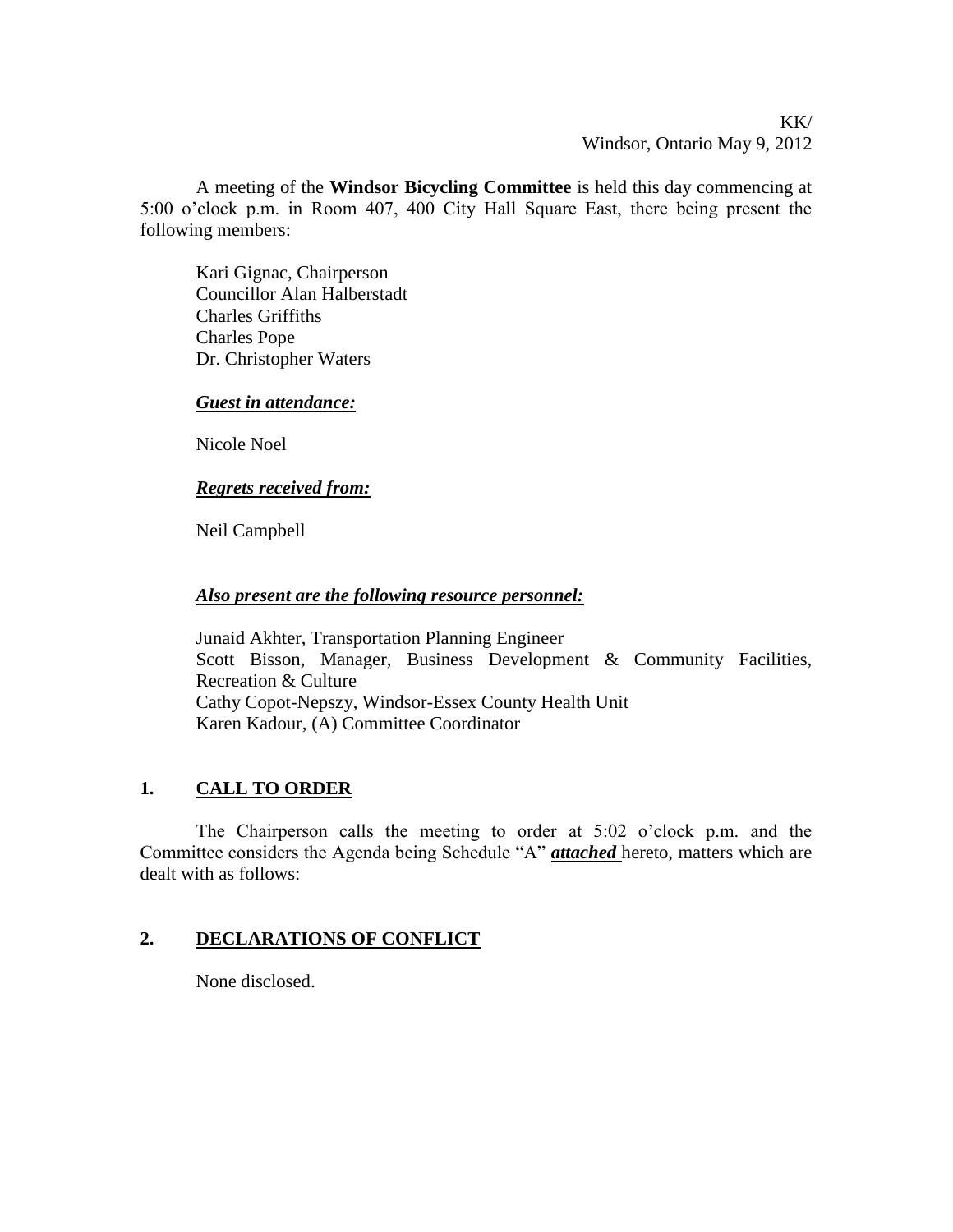### **3. MINUTES**

Moved by Councillor Halberstadt, seconded by C. Pope, That the minutes of the Windsor Bicycling Committee at its meeting held January

18, 2012 **BE ADOPTED** as presented.

Carried.

## **4. PRESENTATIONS**

Jill Braido, Marketing & Communications Officer, City of Windsor is not present as she is attending Windsor's Cultural Summit event.

Scott Bisson, Manager, Business Development & Community Facilities is present to provide information relating to "June is Parks and Recreation Month". He distributes the "Hike It Or Bike It" June 2012 Calendar which includes Windsor Bicycling Committee events such as Bike to Work Day, Rediscover Your Bike, Bike the Bridge, and Bike to the Fireworks, *attached* as Appendix "A". He adds a description of all events will be noted on the back of the Calendar.

Councillor Halberstadt indicates there is a need for volunteers to assist with the Bike to Fireworks event. S. Bisson suggests placing a call for volunteers flyer in the Community Centres as students are required to acquire community service hours.

### **5.2 Earth Day, April 22, 2012**

Moved by Dr. Waters, seconded by C. Pope,

That **APPROVAL BE GIVEN** to an expenditure in the amount of \$80.00 for the Windsor Bicycling Committee to occupy booth space at the Earth Day Event held April 22, 2012 at Mic Mac Park.

Carried.

Moved by Dr. Waters, seconded by Councillor Halberstadt,

That **APPROVAL BE GIVEN** to an expenditure in the amount of \$25.00 payable to Kari Gignac, Chairperson, Windsor Bicycling Committee for the purchase of a display board for the Earth Day event held on April 22, 2012 at Mic Mac Park.

Carried.

### **5.3 Maple Leaf Cycling Club**

The Chairperson states the Maple Leaf Cycling Club is requesting sponsorship funds (\$35.00 will train a child in bicycle safety). She notes the \$35.00 includes a new helmet, cycling glasses, swag bag, bicycle training and a t-shirt.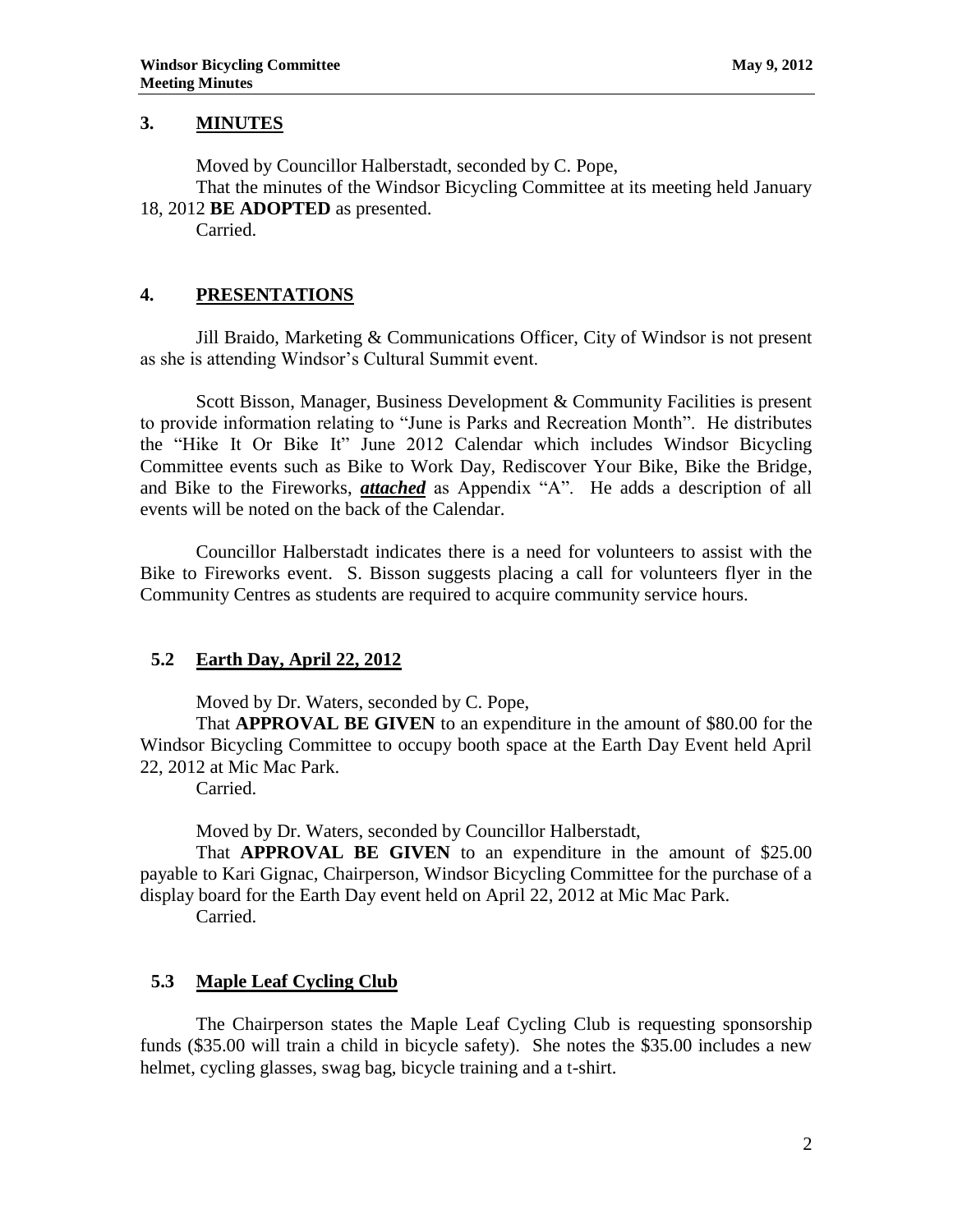It is generally agreed the Chairperson will contact the representative from the Maple Leaf Cycling Club and advise the WBC has decided not to sponsor the group.

# **5.4 2012 Capital Budget**

Councillor Halberstadt advises the date for the 2012 Capital Budget deliberations has not been determined.

### **5.5 Bike to Work Day – June 1, 2012**

The Chairperson states breakfast will be held on the lawn of the CBC Building, 825 Riverside Drive West for the Bike to Work event to be held on June 1, 2012. Councillor Halberstadt indicates the cycling routes are to be determined.

Moved by C. Pope, seconded by C. Griffiths,

That **APPROVAL BE GIVEN** to an expenditure in the amount of \$600. for the purchase of bicycle bells to be provided as handouts at WBC events.

Carried.

Moved by C. Griffiths, seconded by Dr. Waters,

That **APPROVAL BE GIVEN** to an expenditure in the amount of \$300. for the purchase of breakfast items for the Bike to Work event to be held on June 1, 2012 at the CBC Building, 825 Riverside Drive Wet.

Carried.

### **5.6 Bike the Bridge Event – June 17, 2012**

Councillor Halberstadt reports the Canadian cyclists will cross the Ambassador Bridge at approximately 7:00 a.m. on June 17, 2012 and will meet with the U.S. cyclists in Detroit. The cyclists will cross the bridge en masse to Mic Mac Park where they will be served a catered breakfast by Tres Bean. Following breakfast, the experienced cyclists will ride to Fort Malden in Amherstburg. The remaining cyclists will ride to Mackenzie Hall where they will be entertained by a re-enactment of the Battle of Lake Erie.

Moved by Councillor Halberstadt, seconded by C. Pope,

That **APPROVAL BE GIVEN** to an expenditure in the upset amount of \$1,500 for costs associated with the Bike the Bridge event to be held on June 17, 2012. Carried.